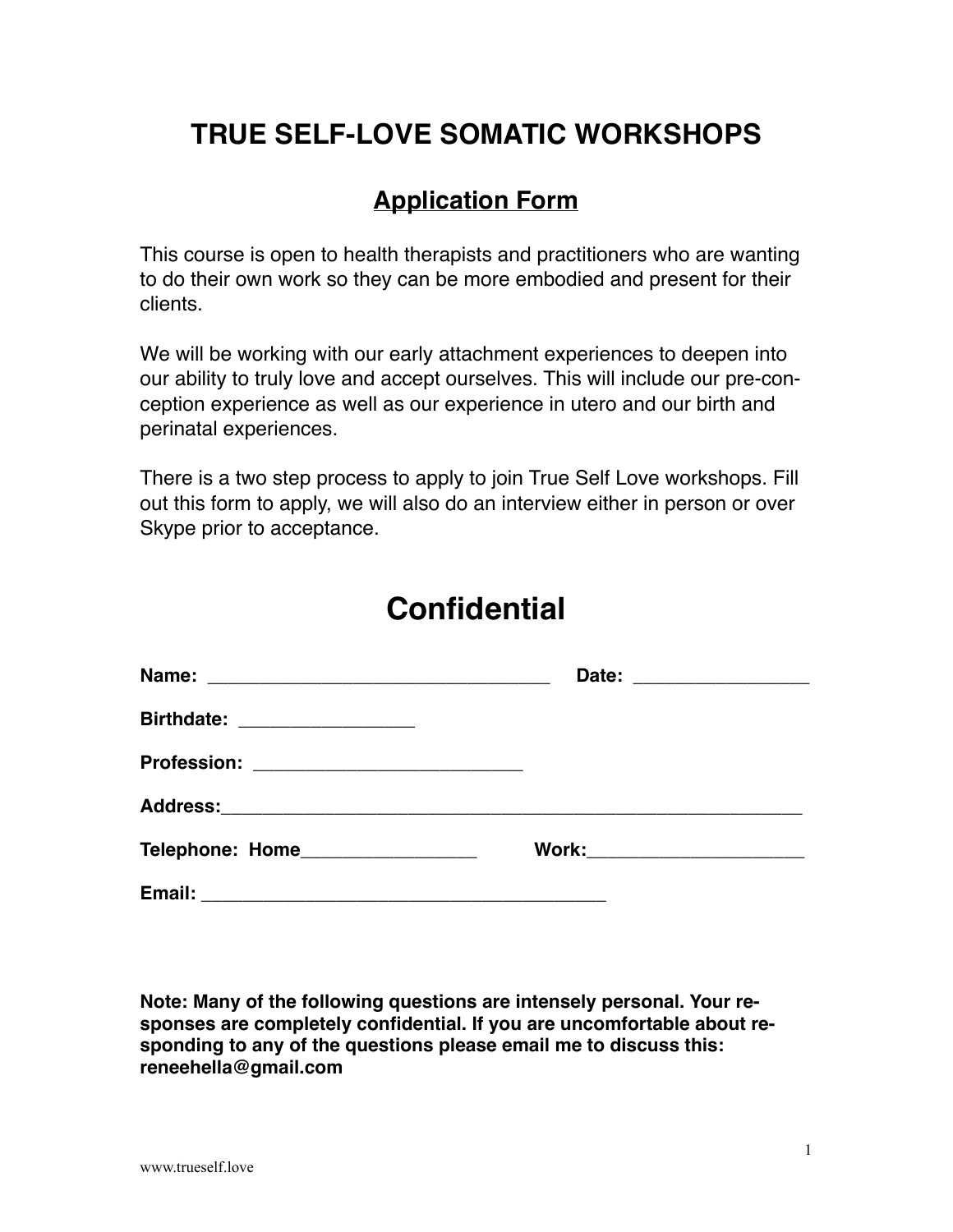**What is your intention around coming to these workshops?**

**If you are a bodyworker, psychotherapist, health care practitioner or student in these fields, please indicate the nature of your practice or extent of training (types of therapy). If you do not work in the "healing" arts please give a short account of the work you do.**

**How long have you been practicing your type of therapy?**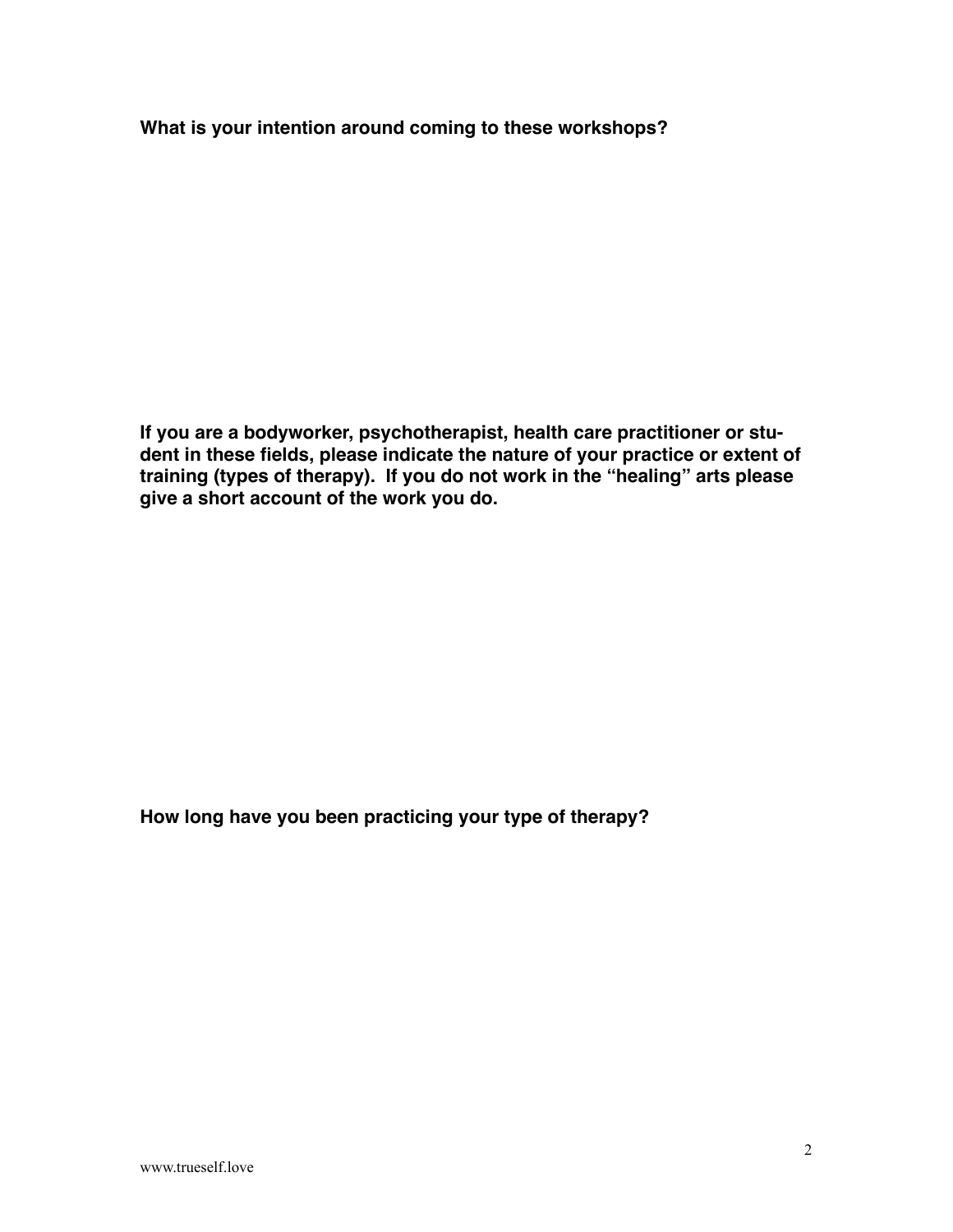**Some of the work may involve physical exertion. Do you have any medical conditions which would contraindicate involvement in this way? Yes\_\_\_\_\_\_ No\_\_\_\_\_\_ If yes, please explain.**

**Are you presently taking any medications or drugs? (name of medication, for what condition?)**

**Are you presently using any recreational drugs, alcohol or nicotine? (amount per day/week).**

**Have you ever been prescribed medications for mental health reasons?**  Yes\_\_\_\_\_\_ No **If yes, please describe the circumstances and outcomes, with the dates.**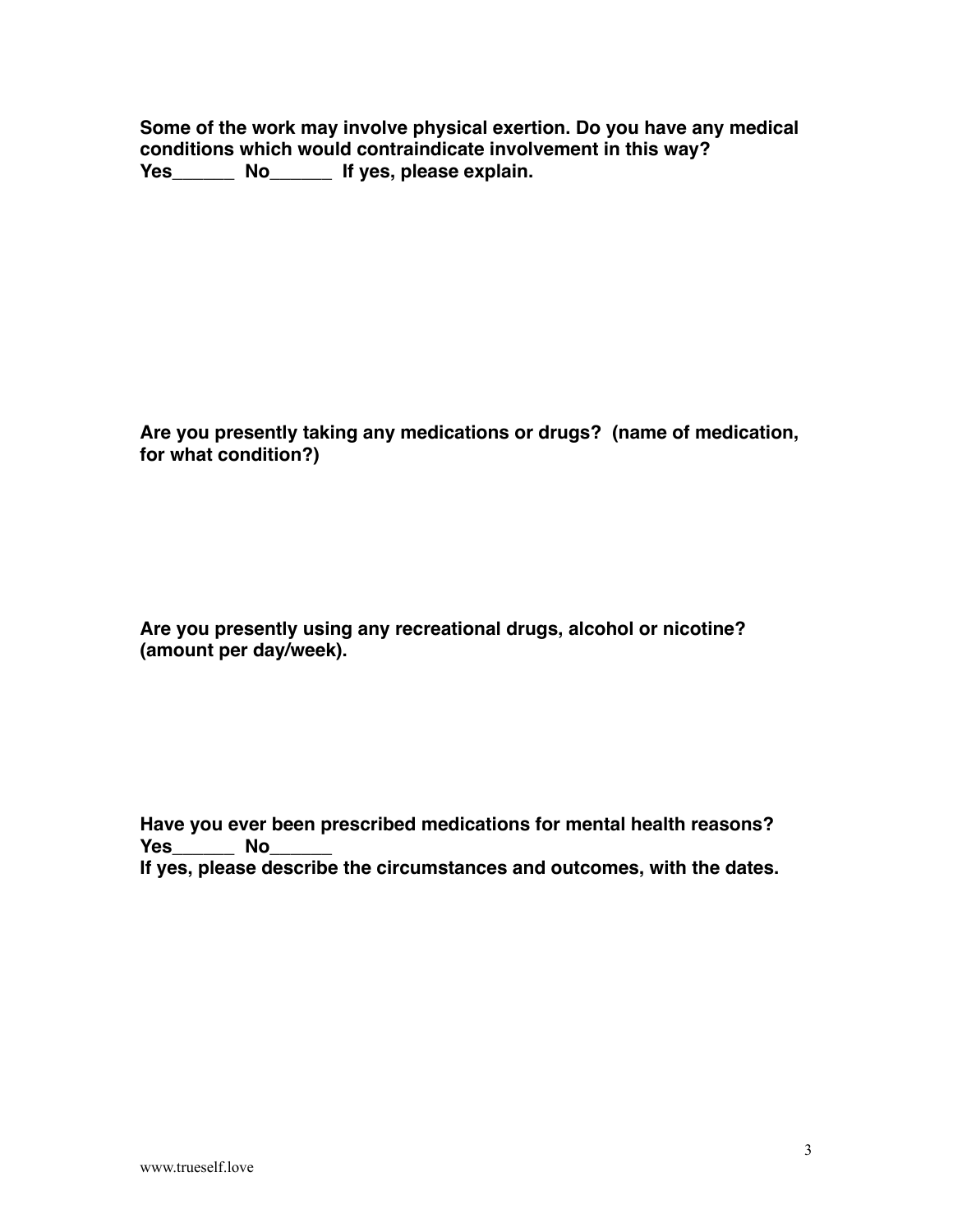**Have you ever been hospitalized for mental health reasons? Yes\_\_\_\_\_\_ No\_\_\_\_\_\_ If yes, please describe the circumstances and outcomes, with the dates.**

**Have you ever experienced suicidal thinking or made a suicide attempt/s? Yes** No **If yes, please describe the circumstances and outcomes, with the dates.**

**Are you being treated by any other health care professionals? Please give details.**

**Is there any history of mental illness, depression, chronic fatigue, autoimmune diseases in your family?**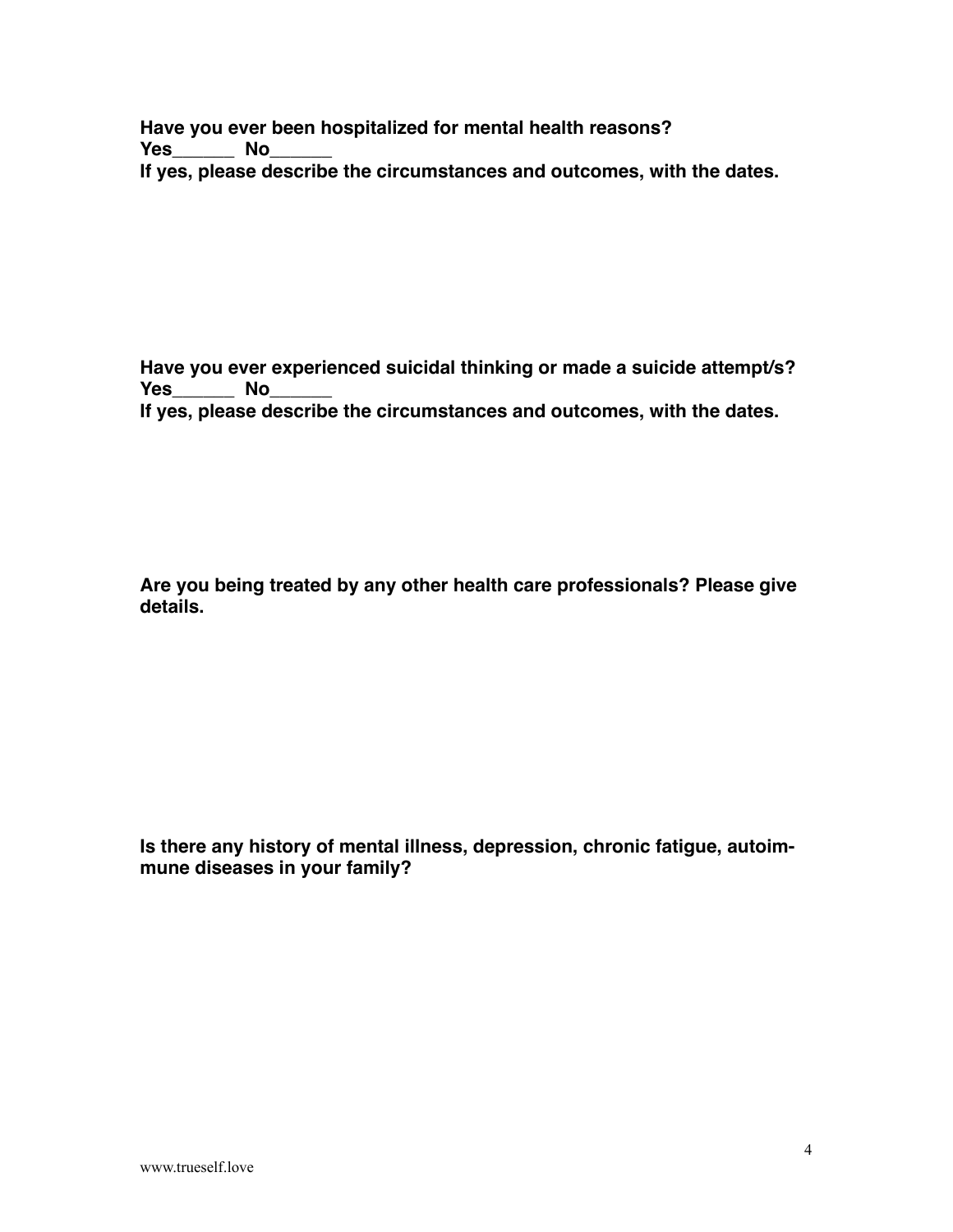**Have you ever been in an abusive relationship? Yes\_\_\_\_\_\_ No \_\_\_\_\_\_ If yes, please tell me about it…when, what relation the person was or is to you, whether the abuse was or is physical, sexual and/or emotional? If this was in a past relationship what action did you take? If in a present relationship what are you doing about it? Please give details.** 

**Do you have any early abuse - sexual, emotional or physical? Please give details.**

**Please check what you know or think applies to your birth history. My birth was**

- **\_\_\_\_\_ an unmedicated vaginal birth at home**
- **\_\_\_\_\_ an unmedicated vaginal birth in the hospital**
- **\_\_\_\_\_ a vaginal birth with anesthesia**
- **\_\_\_\_\_ with forceps**
- **\_\_\_\_\_with cranial suction (vacuum extractor)**
- **\_\_\_\_\_ with a fetal heart monitor**
- **\_\_\_\_\_ Cesarean Section Birth**
- **\_\_\_\_\_ Breech birth**
- **\_\_\_\_\_ a multiple birth (twin, triplet)**

**\_\_\_\_\_I was incubated. Please state how long, and what you know or think about the reasons for this**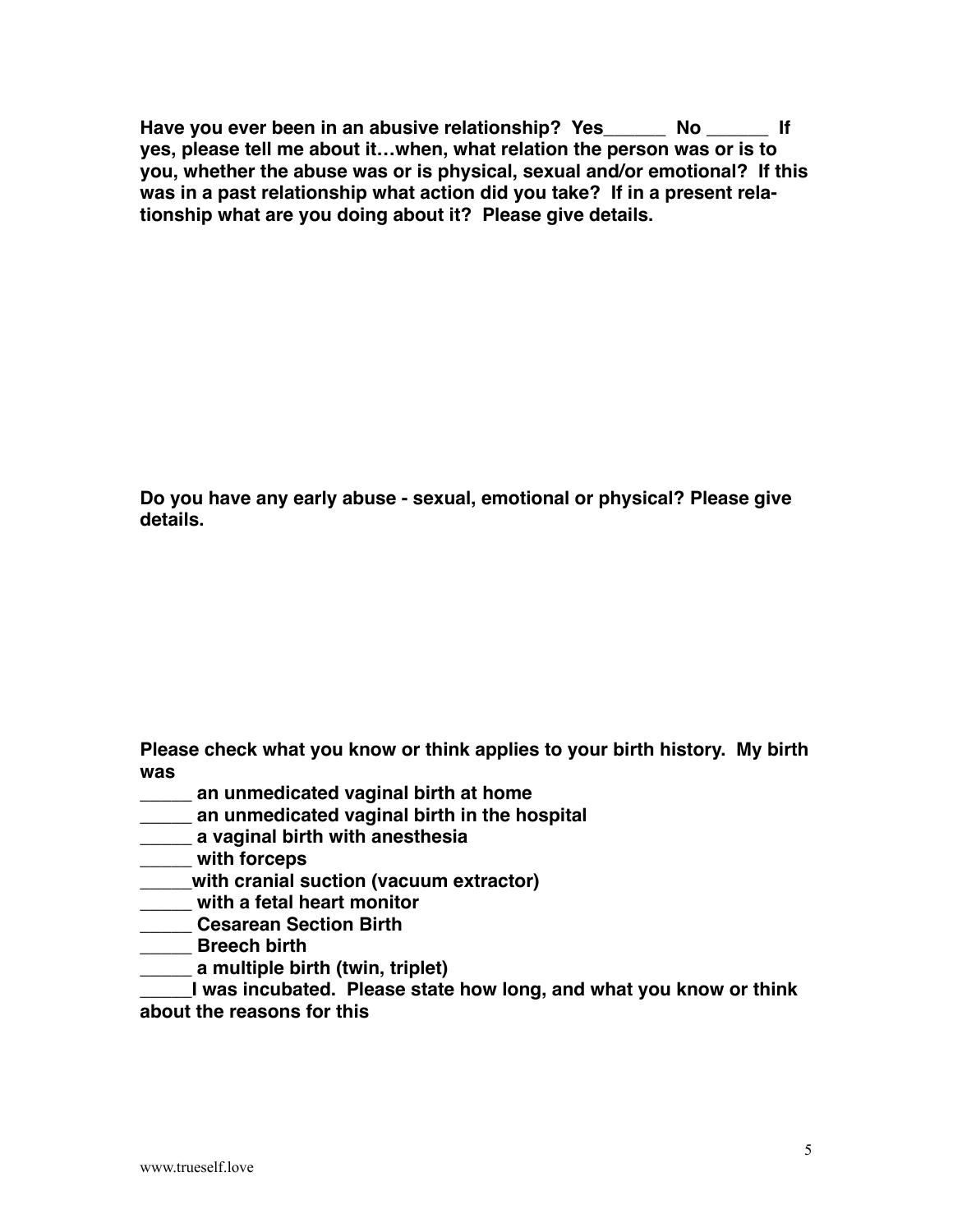**Have you ever had any eating disorders?**

**Do you have food intolerance, sensitivity, dietary restrictions?** 

**Are you vegetarian or vegan or have you ever been vegetarian/vegan?**

**Do you have any autoimmune disease?**